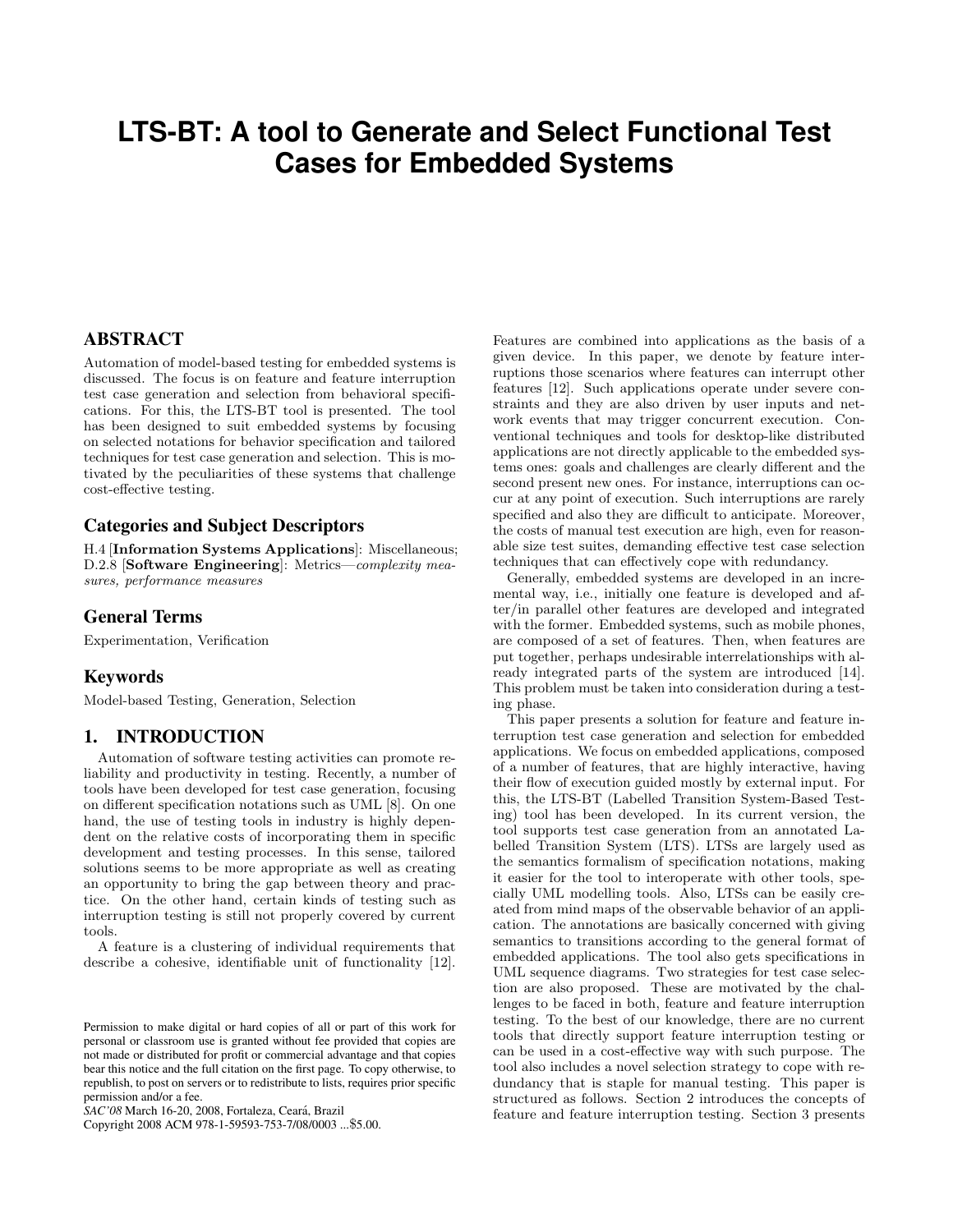

Figure 1: LTS-BT tool architecture

the LTS-BT tool. Section 4 presents a case study. Related works are presented in Section 5. Finally, Section 6 presents conclusion.

# 2. FEATURE AND FEATURE INTERRUP-TION TESTING

Features are usually developed and tested in isolation [3]. This way, feature testing is very important to reduce the number of defects that escape from one phase to another during the test process. Feature testing, even though a functional testing, has some particularities. In the embedded systems applications area, for example, the majority of test cases are manually executed. This fact increases the probability of human error during test cases execution. Therefore, test cases usually have a very small number of steps. Another characteristic of feature testing is the concept of redundancy, specially when two test cases have the same steps but in a different order, distinguishing them. However, these test cases can be considered redundant because the order of steps is not important, for instance, when filling fields of a form and the checking is performed after the data submitting. Therefore, test case generation and selection need further investigation.

Some embedded systems such as mobile phone applications may be composed of a number of concurrent processes and network distributed services, where interruptions in a flow of execution can occur at any time. The possible number of combinations of allowed interruptions at different points of a flow of execution is huge: there are many scenarios where interruptions can occur. One example of an interruption in this context is when the user is composing a text message and a call arrives in its device, causing an interruption of feature "call" in feature "to send text messages". Considering that any interruption can occur at any time, there are infinite possibilities of occurrences. This makes the specification of each possibility unfeasible by using conventional notations and strategies. As a consequence and also due to the lack of a suitable test model, test case generation and selection is compromised. A definite challenge is to define a cost-effective way of specifying interruptions by composing features and properly select key test cases among the potentially infinite set of possible test cases.

## 3. LTS-BT TOOL

LTS-BT is a test case generator and selector tool. It takes as input sequence diagrams or LTS behavioural models with annotations and generates test cases. Also, the tool selects test cases according to a test purpose and a coverage percentage criteria.

In summary, the input formats are: (i) Behavioral model

- it can be Sequence Diagrams  $\text{Rose}(\text{MDL})^1$  and  $\text{Rose}$ -RealTime(RTMDL)<sup>2</sup> formats) or LTS (TGF and AUT formats); (ii)Test Purpose - targeting transitions, including the generalizing "\*" transition; (iii) Path Coverage Percentage - determines the desired test cases coverage degree relative to the model. The test purpose and path coverage percentage is chosen by the tester in the LTS-BT tool's GUI.

The test cases generated by the LTS-BT tool are abstract, i.e., they describe behaviors in terms of input/output interactions between the tester and the System Under Test (SUT), besides initial conditions. As an alternative output, the tool maps the LTS to a table to facilitate the manual execution. The table shows the initial conditions, user actions and expected results. The test case format is an LTS that can be easily translated into a specific language such as  $TTCN<sup>3</sup>$ .

For feature interruption testing, one behavioural model for each feature to be considered is given as input to the tool. Some of the features can cause interruptions in the flow of the others. Features and Interruptions are specified as in [7] and translated into LTS models. By default, interruptions can happen at any execution point of a given feature. Special treatments such as interruptions not allowed at certain points and alternative behaviour can also be specified. The tool automatically build the behavioural model by composing features according to the specification. From this model, test cases are generated and selection strategies can be applied.

#### 3.1 Architecture

The architectural design can be seen in Figure 1. For each functionality, a module was created. In next Subsections, each module is described.

#### *3.1.1 Parser MDL/RTMDL*

The LTS-BT tool works internally with Aldebaran (AUT) format<sup>4</sup>. Then, this module execute the derivation. This is based on the general procedure to generate flow graphs from sequence diagrams presented in [2]. As UML sequence diagrams have information about different objects of an application, and we are interested in functional testing, the messages sent between internal objects are not considered. The behavioral model in the AUT format is automatically derived from sequence diagrams (MDL/RTMDL)[5].

#### *3.1.2 Model Filter*

A test purpose targets test case generation at a particular functionality. This strategy has been widely considered in the literature, but the notations for test purpose specification are little used in practice due to the difficulty of applying them. In this sense, LTS-BT uses a simple notation based in [10].

In the LTS-BT tool, for each LTS behavioral model,the set of all possible transitions is displayed in the GUI, i.e., the conditions, steps and expected results. The user chooses the test purpose in order to filter the LTS behavioral model.

The test purpose notation is a sequence of transitions. In this sequence, the "\*" (asterisk) can appear at the beginning of the sequence or between transitions. The sequence

<sup>1</sup>http://www-306.ibm.com/software/awdtools/

developer/rose/index.html

<sup>2</sup>www.rational.com/ products/rosert/index.jsp

<sup>3</sup>http://www.ttcn-3.org/

<sup>4</sup>http://www.inrialpes.fr/vasy/cadp/man/

aldebaran.html#sect6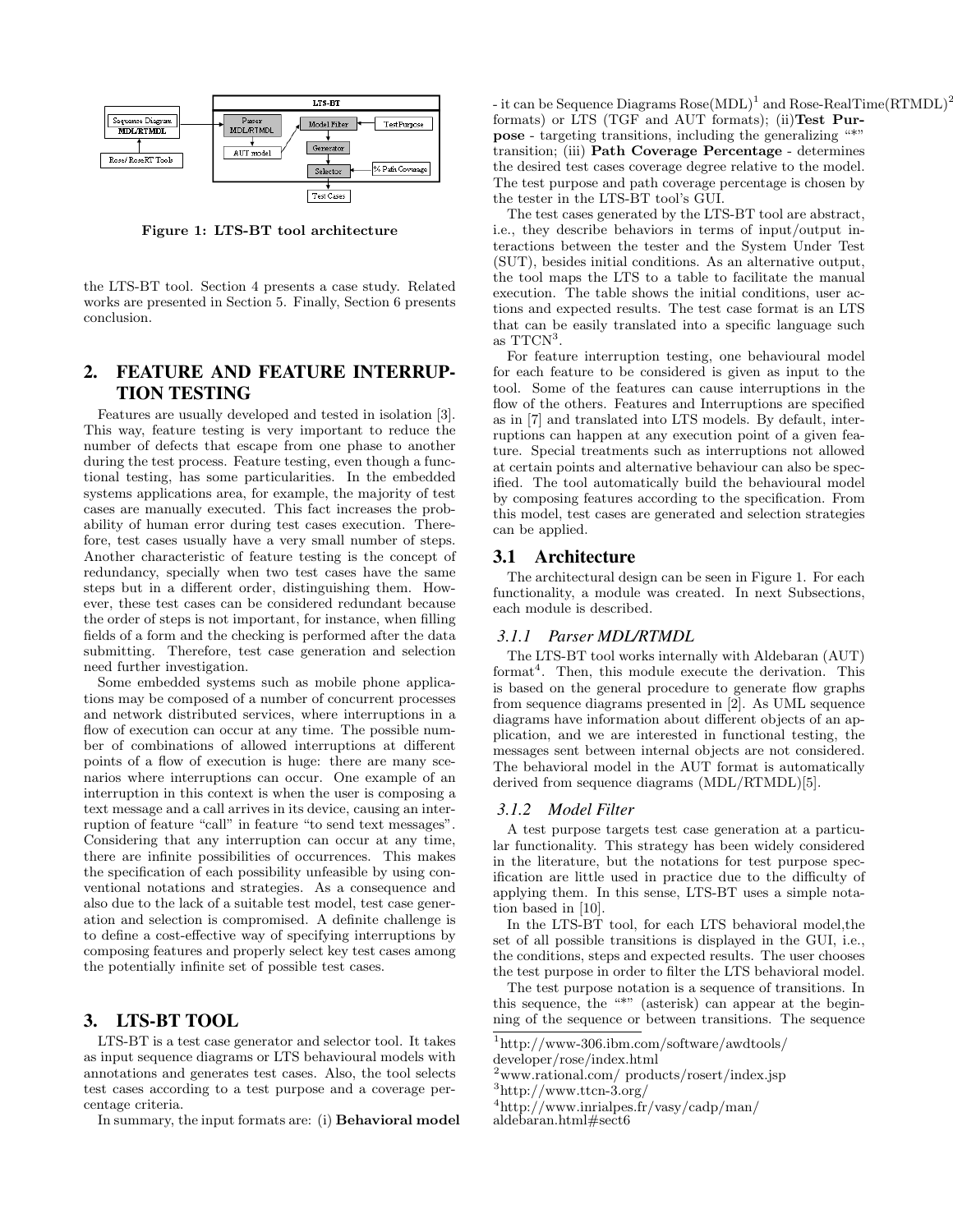

Figure 2: LTS-BT tool screens - Test Purpose

always ends with either an Accept transition (meaning that the user wants all test cases that comply with the test purpose) or a Reject one. In the sequence, the asterisk means any transition. There are two ways to define a test purpose: either by clicking on transitions of the LTS graphical view (Figure  $2(a)$ ) or by clicking on buttons that represent transitions (Figure 2(b)).

#### *3.1.3 Generator*

Having the LTS behavioral model, the next step is to obtain the test cases. As we are considering functional test cases, the generated test cases are composed by user action, system response and initial conditions (if they are in the model). Then, each LTS path (initial state until final or visited state) is a test case. In order to do it, it is necessary to identify all paths from the LTS, to assure that all functionalities can be tested.

A path can be obtained, using the Depth First Search method (DFS), by traversing an LTS starting from the initial state. Test cases are generated according to a coverage criteria, for instance, transitions coverage, i.e., all transitions are visited at least once. Since we are considered functional testing, total coverage is a reasonable and feasible goal, to guarantee a thoroughly investigation of the feature functionalities [13].

#### *3.1.4 Selector*

This module aims to reduce the number of test cases in situations where full coverage is unfeasible and yet we aim to covering the model as much as possible. For this selection, the user must pass a percentage of coverage as a selection criterion. This strategy is inspired by the work of Lin and his colleagues [11]. The strategy reduces the number of redundant test cases according to a degree of similarity between them. The similarity is calculated by observing the number of identical transitions, i.e., states "from" and "to", and transition label are the same, and the average between paths length [4].

## 4. CASE STUDY

In this section, we use a quick case study to illustrate the use of LTS-BT for feature and feature interruption test case (TC) generation and selection. The kind of testing is selected by the user. This case study has been developed using version 1.0 of the LTS-BT Tool.

This case study is divided in two subsections. The first one presents feature test case generation and selection from a sequence diagram (SD) while the second one shows feature interruption test case generation and selection.

#### 4.1 Feature test case

The focus of this test is to check all functionalities of a feature. These can be specified by a set of sequence diagrams. For the sake of space, we consider only a sequence diagram here. The scenario of this case study is "A user is viewing a message containing a URL and can go to it". The feature Embedded URL in Messages follow this scenario.

We use the SD of Figure 3. The LTS behavioral model is obtained from the sequence diagram. We chose the option to generate and select the test cases choosing the test purpose (TP) by clicking on a graph. The TP is \*;"View text message";\*;"Message contains more than 1 URL";\*" and also the path coverage percentage is  $100\%$  (Figure 2(a)). The test case generated is shown in Figure 4. Even though the path coverage percentage was 100%, the use of a test purpose decreased the number of test cases, since only one test case attended the test purpose.

#### 4.2 Feature interruption test case

In a typical feature interruption testing, the focus is on TCs that can uncover defects in the scenarios where one feature interrupts another feature, assuming that the features where thoroughly tested separately. The behavior model is composed of number of features and the specification of the possible interruptions. For the sake of space, we consider only one interruption here. In this case study, the behavior model has been specified as use cases and then converted into the AUT input format as in [7].

The scenario of this case study is "A user is viewing a message containing a URL and can go to it, but at any time the phone can receives a call". Two features contemplate this scenario: Embedded URL in Messages and the Incoming Call. Considering that the behavioral model has an incoming call interruption when the tester is reading the message containing a URL (Figure 5 portrays this scenario) and using the TP "\*", LTS-BT generated 12 feature interruption test cases.

TCs with a specific purpose were generated. In order to test a scenario where a call arrives when the user is viewing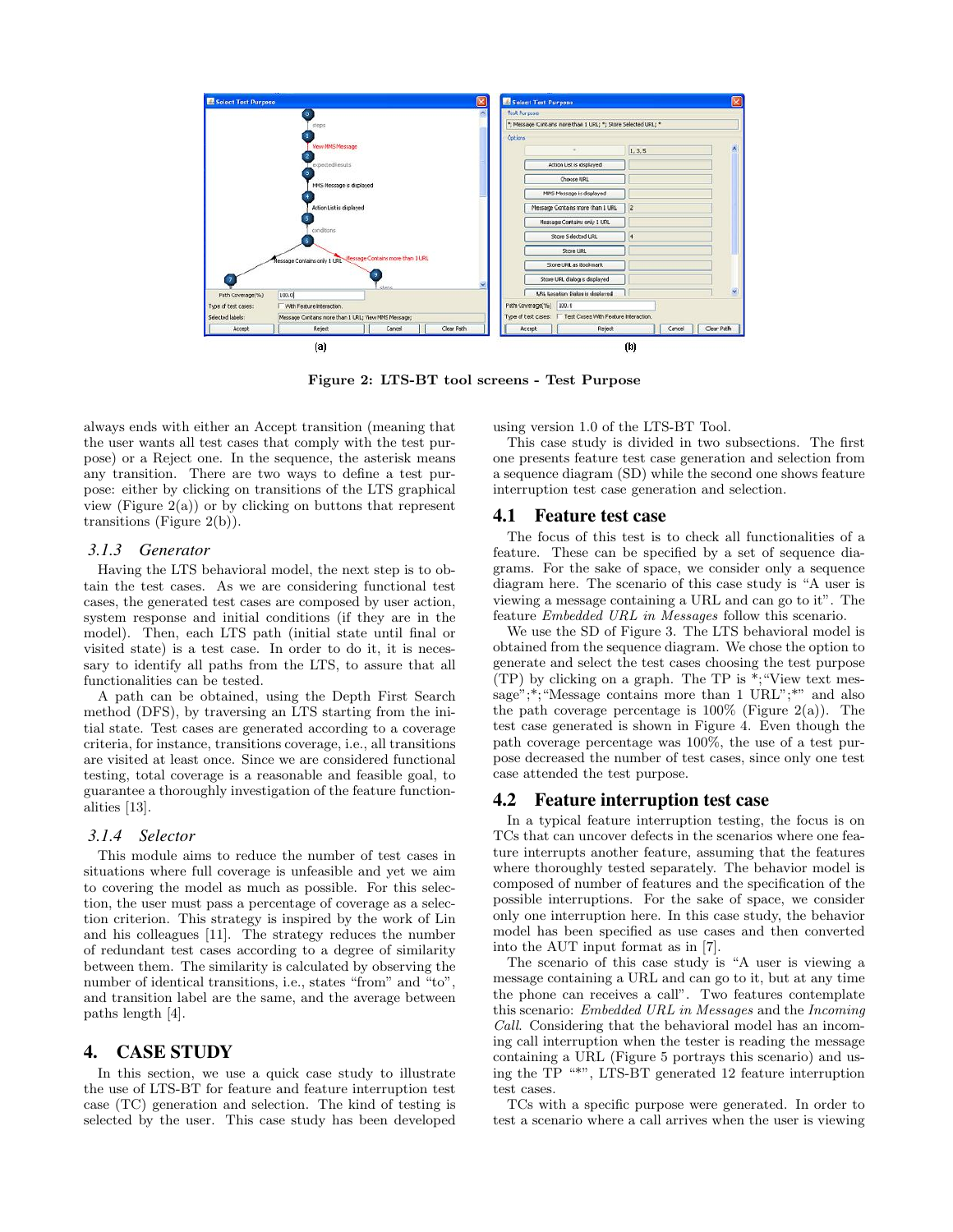

Figure 3: SD - Go to URL contained in a text message

the message we used the "\*;Display Text Message;\*;Incoming Call;\*". In this case, LTS-BT generated 4 feature interruption TCs.

Note that the use of TPs is particularly interesting for feature interruption testing, since, in practice, the number of possible TCs is usually too big or infinite. TPs make it possible to achieve a reasonable coverage of a given interruption also focusing on certain functionalities.

## 4.3 Test Selection based on Similarity

For the sake of space, we can only present some statistics about the effectiveness of the use of this strategy in three case studies. According to the percentage of test cases to be select, the tool automatically selects the less similar ones. Table 1 presents the results obtained. We fix the percentage on 50%.

In general, similarity based selection discards less transi-

|                                      | conditions: Message Contains more than 1 URL |
|--------------------------------------|----------------------------------------------|
| Steps                                | Expected Results                             |
|                                      | View Text Message   Display Text Message     |
| Go To HRL                            | Display URL List                             |
| Choose URL                           | URL is highlighted                           |
| Go to Selected URL   Display Browser |                                              |

Figure 4: TC generated from a SD (Figure 3)



Figure 5: Scenario with an interruption

| Table 1: Results               |          |        |        |  |  |  |
|--------------------------------|----------|--------|--------|--|--|--|
|                                | AP1      | AP2    | AP3    |  |  |  |
| Random Test Selection (%)      | 24.93%   | 36.10% | 27.22% |  |  |  |
| Similarity Based Selection (%) | $1.23\%$ | 11.98% | 1.70%  |  |  |  |
| Total of Test Cases            | 24       | 66     | 153    |  |  |  |

tions than random testing and therefore provides a better coverage of the model. More detailed comparisons are presented in [4].

## 5. RELATED WORKS

Figure 2 presents distinguishable model-based testing tools (PTK [1], TGV/UMLAUT [9], TestMaster [6], and the ARCHETEST [15]) that can be considered as alternatives to the use of LTS-BT in the embedded systems domain. The main advantages of the LTS-BT tool are: (i) the input and output notations are LTSs that can be derived from and to a number of different notations, including UML, improving the chances of integrating the tool in different contexts/test processes; (ii)